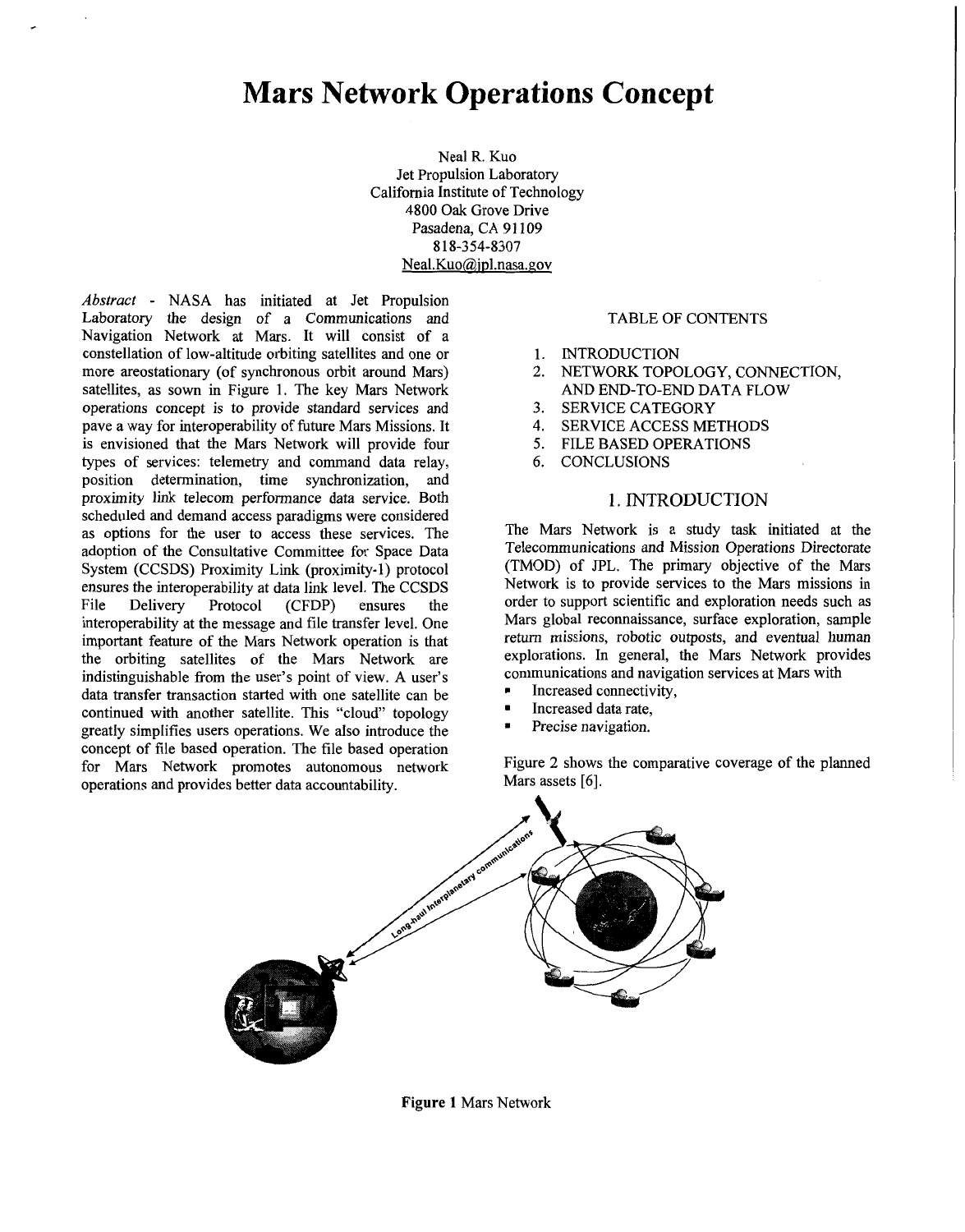<span id="page-1-0"></span>

**Figure 2** Comparative Coverage of the Planned Mars Assets

The plan is to launch a prototype communications satellite at the end of 2002, which will arrive at Mars in 2003. This first satellite will be in near-equatorial orbit at approximately 800 km altitude to serve the landed elements between **+-35** degree latitude. In 2005, two more satellites, one equatorial and one polar, will join the first one to form a constellation. Eventually, it is planned to have 4 to *6* low-altitude orbiting micro-satellites (Microsat) present. In later years, one or more larger Mars areostationary relay satellites (MARSat) are planned to be at the synchronous orbit to form a complete Mars Network.

With this gradual buildup, the term "Mars Network" refers to the single MicroSat spacecraft of the 2003 era and a constellation of multiple MicroSats of 2005 and after. It extends to include the MARSats in the future years.

Each MicroSat will carry one Ultra High Frequency (UHF) transceiver as the only payload. The traditional NASA mission operations process is well established to deliver the MicroSat to its operational orbit, to maintain its health and safety, to keep track of the operational characteristics and expendables, and to perform payload operations. There is very little station keeping to be performed during a Microsat's life time. The command and control of the constellation is done by individual MicroSat command and control from the control center on Earth.

The communications between the Mars Network and the Earth is through NASA's Deep Space Network (DSN). A DSN 34-meter subnet that consists of antenna at three different sites globally providing continuous coverage will be dedicated to support the Mars communications need.

# 2. NETWORK TOPOLOGY, CONNECTIONS, AND END-TO-END DATA FLOW

### *Network Topology*

The Mars Netowrk topology from the user's point of view is shown in Figure 3.



**Figure 3** Mars Network Topology

The internal Deep Space Network including Mars Network should be transparent to the user. The user on Mars connects to the Mars Network via the proximity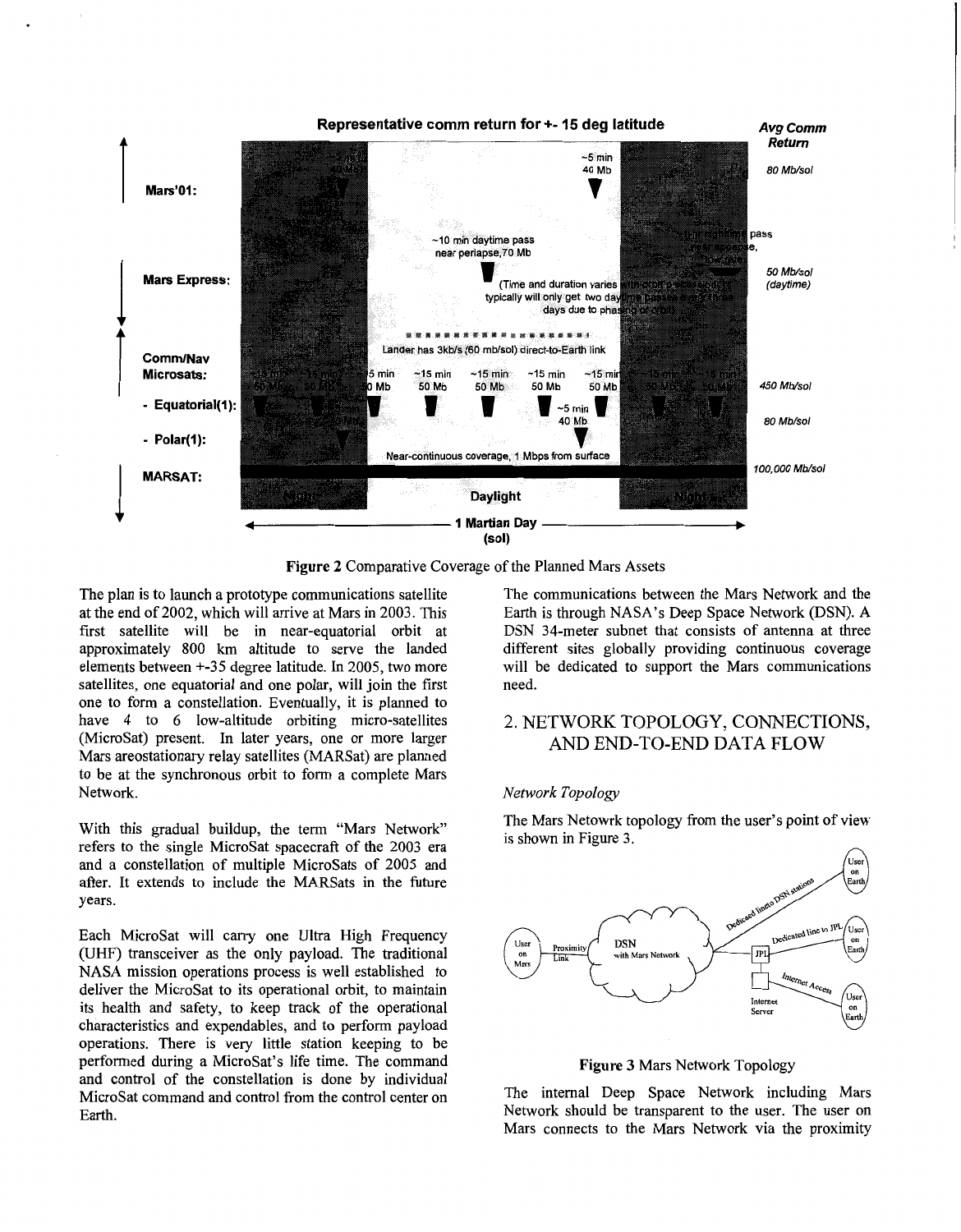link. The user should not be concerned with which MicroSat it connects to. If a user's telemetry dataset requires multiple proximity link sessions to complete, the sessions can be with different MicrSats. The user telemetry data received at the Mars Network will eventually be forwarded to the DSN stations, merged, and stored at the TMOD server for delivery to the user.

Users on earth, with different arrangements, could access the Mars Network through TMOD in three ways: (1) through special gateway to the DSN stations, (2) through dedicated secure communications line to the JPL inside firewall, (3) through internet access outside the firewall. The differences are in the type of services available and the latency.

#### *Network Connections*

[Figure 3](#page-1-0) shows a connection map. The dashed lines are radio links. The radio links are not permanent links. They are showing here to indicate possible connections. The user elements on Mars that are outside of  $+35$  degree latitude can not access the equatorial MicroSats. The proximity link and the deep space link to any particular MicroSat does not have to be simultaneous. The merit for MicroSat to MicroSat cross link will be evaluated in the future.

**As** a store-and-forward communications node, the Mars Network will perform the following functions.<br>
Ink protocols conversion

- Link protocols conversion<br>Routing<br>Row Control
- 
- . Flow Control
- Flow Control<br>• Data Priority Handling • Data Priority Hand<br>• Custody Transfer
- 

#### *End-to-end Data Flow*

The Mars Network will support user's end-to-end data system with user selected data format. The prevailing data format in use today for the telemetry data is CCSDS telemetry packet. If user flight element sends telemetry packets to the Mars Network, it will be delivered to the user's control center on Earth in telemetry packets. The user can also interface with the Mars Network in file or other user defined data unit as shown in figure 4.

The earth-bound telemetry, including science and engineering data, are transmitted from the user to the Mars Network over the proximity link. They are multiplexed with telemetry data from other users and transmitted to the Deep Space Network (DSN) ground stations over the Mars-to-Earth space link. The peak data rate of the proximity link using current **UHF** design is 256Kbps. The data rate for the Mars-Earth space link is a function of the radio frequency, antenna size, and the Earth-Mars geometry (range and angle). For a rough estimate, using the DSN's 34-meter Beam Wave Guide antenna and **80** cm diameter **HGA** X-band antenna on the MicroSat, the data rate ranges from 5 kbps at 2.5 **AU** to 150 kbps at 0.6 **AU.** (It is conceivable that with multiple hops relay satellites properly placed between the Mars and Earth[l3], the data rate can be maintained at a constant 0.6 **AU** range although the propagation delay can not be reduced.)

#### *Protocol Suites*

*Mars In-situ Communications.* Mars Network will support the following protocol suite for the proximity link at Mars.

- . Physical Layer: **UHF [2]**
- Physical Layer: UHF [2]<br>• Link Layer: CCSDS Proximity-1 [2]
- Link Layer: CCSDS Proximity-1<br>Transport Layer: CCSDS Packet Transport Layer: CCSDS Packet<br>(optional)[4,5]<br>Data Delivery Layer: CFDP (optional)[3] (optional)[4,5]
- 



**Figure 4** Mars Network Connections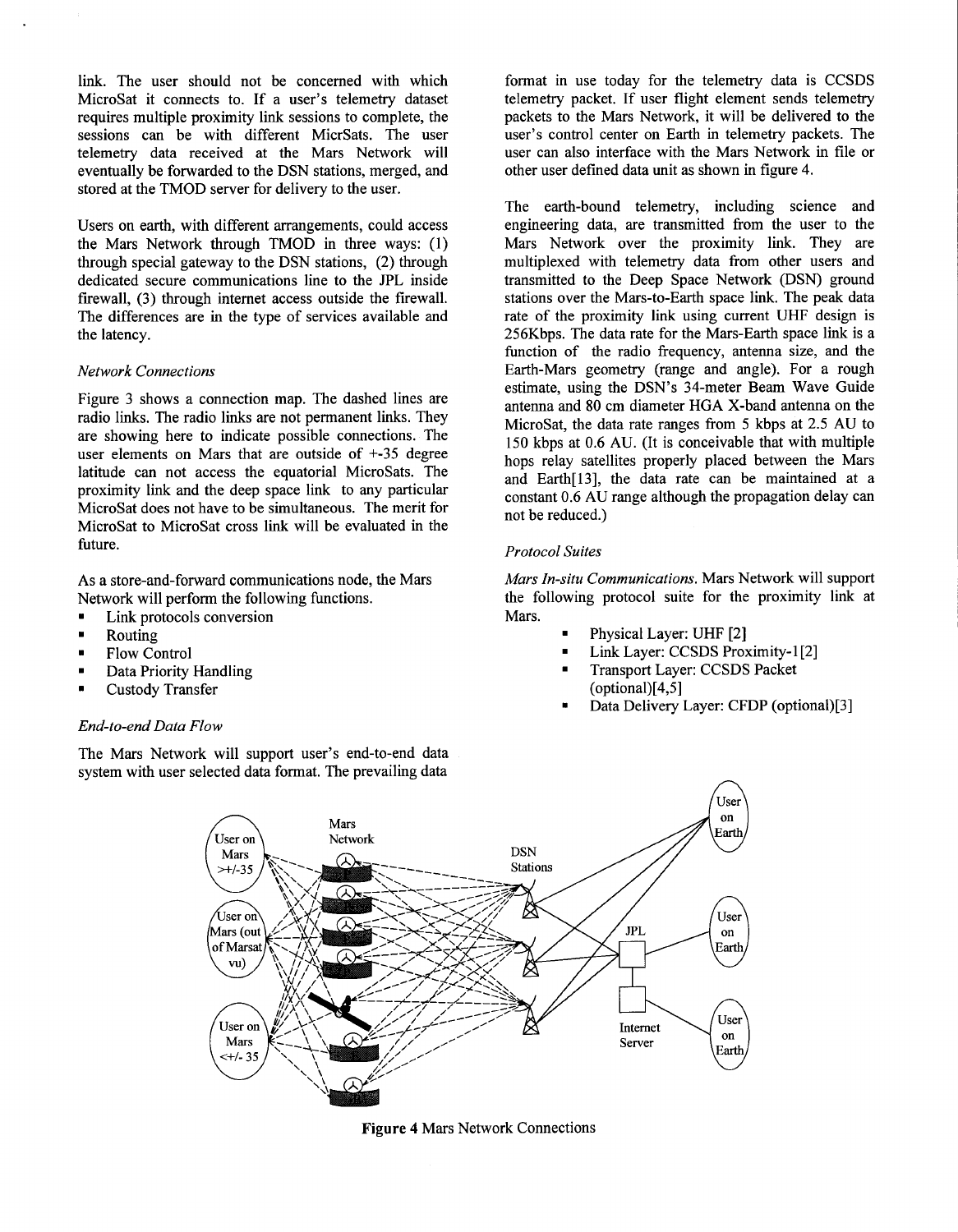

Figure 5 End-to-end Data Flow

CCSDS Proximity link protocol defines the Physical and Link Layer standard. The link layer protocol also specifies the link establishment, data transfer, and link termination procedures. It allows any user data to be transferred using the Proximity-1 transfer frame. Therefore, if the user puts the CCSDS packet inside the Proximity-1 transfer frame, the Mars Network will receive the CCSDS packet. If the sender puts the CFDP Protocol Data Unit (PDU) inside the transfer frame, the other end will receive the CFDP PDU.

*Mars-Earth Communications.* For the long haul communications between the Mars and the Earth, the following CCSDS standard protocol suite will be implemented.

- . Physical Layer: X-band and/or Ka-band
- . Link Layer: CCSDS Transfer Frame[4,5]
- . Transport Layer: CCSDS TM/TC packet[4,5]
- Data Delivery Layer: CFDP[30

## **3.** SERVICE CATEGORY

The TMOD Services Catalog [1] defines standard mission operations services available to customers of TMOD. From the TMOD Service Catalog, customers can make selection for their needed services to support their missions operations without the expenditure of nonrecurrent engineering. The Mars Network, as part of TMOD, will provide four types of standard services to the user as described below.

### *Communications and Data Relay Service[9]*

In additional to being a space-born store-and-forward communications node, the Mars Network provides telemetry and command data relay services that extends the current TMOD services to the Mars environment.

*Relays user telemetry datafiom the user element on Mars to the user on Earth.* Mars Network provides data priority handling and custody transfer function. Data priority is a parameter of the telemetry data quality of service. The priority within a mission allows the expedite delivery of urgent data over other telemetry data. The priority among multiple missions allows the efficient use of the bandwidth. Custody transfer guarantees the data received by the Mars Network will be eventually delivered to the Earth. Therefore, the user element does not have to hold on to the data once it is acknowledged by the Mars Network.

*Relays user command datafiom the user on the ground (Earth) to the user element on Mars.* Mars Network can perform controlled command delivery. The command delivery to the surface element can be specified by time or event. This allows the de-coupling of when the command is needed by the user element and when it needs to be uplinked to the Mars Network.

*Relay user data among user elements on Mars.* This service can be used when both the source and destination are in view simultaneously or when they are in view at different time. Mars Network will only provide the data routing function similar to UDP.

### *Navigation Service[lO]*

Mars Network provides the following navigation services: Surface asset positioning (landers/rovers); Mars orbiting asset state determination (positions and velocities); Positioning for precision landing / atmospheric exploration.

*In- Situ Radio Frequency Tracking.* The first generation of Mars Network UHF transceiver will perform 1 and **2**  way UHF-Band Doppler and Range and 1 and 2-way Open Loop Carrier Recording. The next generation of the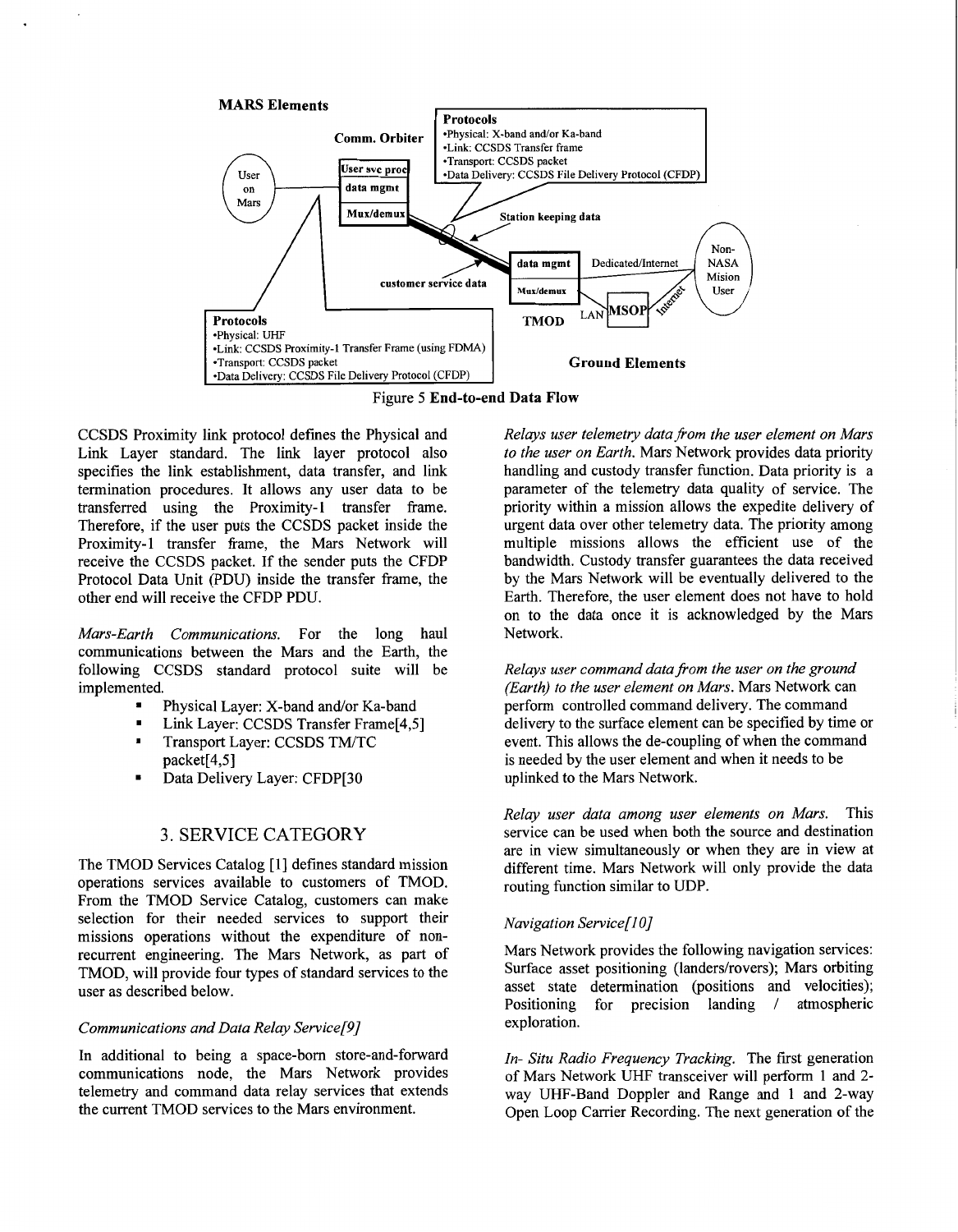UHF transceiver will be capable of Radio Direction Finding (RDF).

*Traditional Earth Based Navigation.* Mars Network collects radio frequency tracking observations, package in Network Observables Message (NOM) and send to Earth for user state determination by ground controllers. Solutions are distributed via a standard User State Message (USM).

*Network Determined Navigation.* User states are determined autonomously by the Mars Network and distributed via a standard User State Message (USM).

*User Determined Navigation.* User determines own state based on own measurements using the Mars Network as a transponder or with standard Network Observables Messages (NOM) and Network Almanac Messages (NAM).

The format and contents of the NOM, USM, and NAM are being specified and will be proposed to the CCSDS for international standard recommendation.

### *Timing Service*

The current TMOD standard timing service is an afterthe-fact time correlation function, which correlate the spacecraft clock time (a clock counter that has an arbitrary epoch chosen by the mission) to the UTC time. This time correlation product is used by the user's control center to process their telemetry data and to generate timed commands. Mars Network extends the timing service to include the time distribution. This is used by the user's flight system to actively update the on-board clock to the Mars Network clock.

*Time correlation.* This is a three-point process. The user spacecraft clock time is correlated to the Mars Network spacecraft clock time, which in term correlated to the UTC time on Earth.

*Time synchronization.* In- situ time synchronization via distribution of Mars Network time. A standard format and epoch of the time information needs to be established.

### *Proximity Link Telecom Performance Data Service*

The Mars Network will collect the proximity link performance data and provide them to the user. The link performance data is per link connection basis.

### 4. SERVICE ACCESS METHODS

User's flight element accesses the Mars Network through the connection of the proximity link at Mars. The CCSDS proximity-1 protocol [2] Medium Access Control (MAC) defines the link establishment, maintenance, and termination procedures. MAC caller uses a hailing frequency **(437.1** MHz) to address a responder. The hailing includes the data rate and working frequencies to use. We explore two access methods, scheduled and ondemand, using the MAC procedures. To maintain the compatibility with existing Mars surface elements that did not implement the MAC, it is also possible to access the Mars Network service without using MAC. This is described as a special case of the scheduled access below.

## *Scheduled Operation*

The Mars Network link connection can be scheduled in advance. The user requests the services needed through TMOD. TMOD then schedules the connection based on the view periods and resource availability. The user is notified of the planned link schedule giving sufficient time for the user to send to its flight element if necessary.

In the case where the user's flight element does not understand MAC, it will have to be commanded to establish the link connection with the Mars Network. The start time, link duration, RF frequency, data rate, etc. are uplinked to the flight element by the user. The same information is also up loaded to the scheduled MicroSat. The user's flight element and the MicroSat will turn on the radio at the scheduled time and use the pre-assigned attribute to communicate with each other.

With the MAC, the proximity link is established by the "hailing" method. In this case, the user flight element does not have to have a priori knowledge of the proximity link estabilishment. The link schedule and attribute are up linked to the MicroSat only. The MicroSat hails the user flight element to establish the link. The hailing establishes the working frequency, data rate, and the quality **of**  service. The MicroSat is also responsible for maintaining the communication and terminating the connection. To use this link establishment method, the user's flight element is required to be in low power listening mode to listen for the hailing call.

### *On-demand Operation*

On-demand means the link access is not pre-scheduled. The concept is similar to picking up the telephone handset whenever a telephone call is to be made. For the initial phase, however, the "on-demand" method that can be supported by the Mars Network is the round-robin polling. The MicroSat, as a caller, when comes into view with the surface element, will hail the surface element on hailing frequency. If the MicroSat has data for the hailed element, it will demand a link connection in the call. If the surface element has data to send, the surface element will demand access in the call response. To refuse a link, the surface element can either respond to the Microsat's call with refusal or let the call timed out.

If more than one surface elements are in view of the MicroSat at the same time, the MicroSat will hail each one in a round-robin fashion.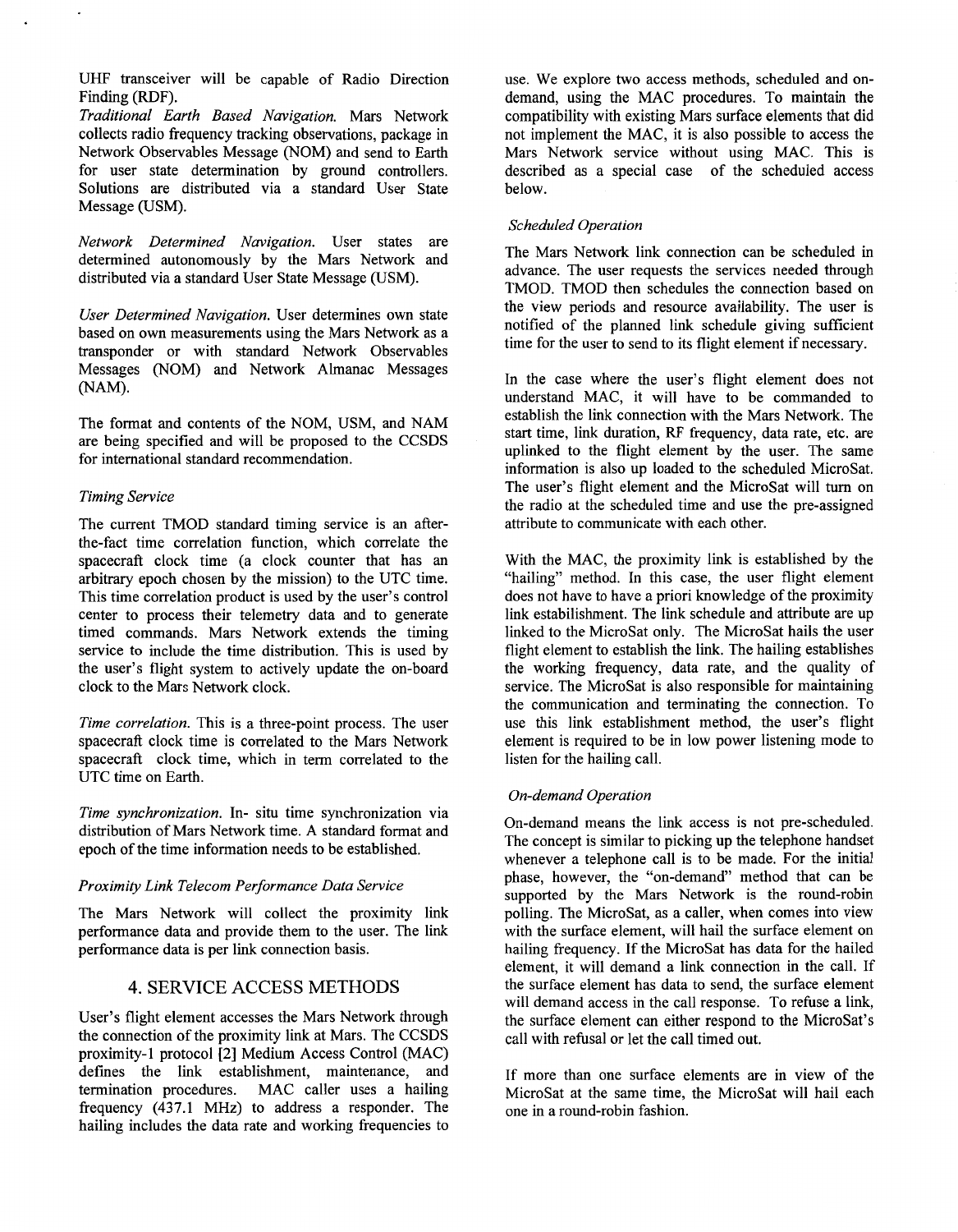For the 2003 missions, there will be only a handful of elements on the Mars surface and the on-demand operation can be accomplished without complexity. However, a more sophisticated algorithm is being developed to handle a more complex situation for the future on-demand operations.

## 5. FILE BASED OPERATIONS

With the advancement of flight computers, operating systems, and mass storage for the flight system, the management of flight data can be vastly simplified if they are treated as files, thus reducing the size of the operations team and its cost. In a similar fashion, sequences and flight software loads can be uplinked and managed as files to ensure reliable delivery and to remove the labor intensive memory management task from the operations team.

The emerging CCSDS File Delivery Protocol (CFDP) **[3]**  will provide reliable file transfer through multiple relay hops with discontinuous sessions, and enables the filebased operations. The file-based operations capture the data and manage them using a file management system. The use of a file management system provides a ready mechanism for tracking file transfer progress and completeness.

*What is CFDP and What does it do?* CFDP is a file transfer and/or message delivery protocol designed for the space link environment. CFDP provides the capability to move files, manipulate files, and deliver messages.

Moving file is a point-to-point process that transports a file from one file storage to another file storage. The metadata associated with a file is also transported in the move file transaction. The file manipulation process of CFDP performs the load file, replace file, patch file, and append file functions according to the directives contained within the transaction's metadata. Message delivery is an application-to-application function. An application message when included within the metadata, is delivered to the destined application at the time and condition specified in relation to the file transfer. These three elements: moving files, manipulate files, and deliver messages, play important roles in supporting flight operation.

CFDP minimizes handshaking required to start, continue, and complete file transfer. The protocol uses byte offset to identify data location within the file, thus it is insensitive to the data duplication and data transfer order. Each data transfer units has a unique transaction ID which is used to associate the file transfer attributes (source/destination, etc.). The CFDP supports hop to hop custody transfer. It also supports incomplete file delivery and incremental file delivery. Using CFDP, File transfers can span multiple contacts and multiple stations (McroSats/ground stations). It provides efficient operation over simplex, half duplex, and full duplex links.

#### *User Data Management and Delivery*

User return data are managed onboard Mars Network as files. The Mars Network creates one or more subdirectory for each user. If the original user data is the CCSDS packets, the packets of one proximity link session are grouped and stored as a file in the sub-directory for that user. If the original data is a file and is transferred to the Mars Network using CFDP, the Mars Network is served as a reliable agent and performs the custody transfer function. It forwards the partial or complete file received to the DSN stations. Multiple partial files forwarded by multiple MicroSats will be merged into one complete file at TMOD ground data system (GDS) before it is delivered to the user.

For a non-NASA user, the file received on the TMOD GDS will be delivered to the user with file server. If a file contains CCSDS source packets, TMOD will provide software tools for the user to retrieve packets from the packet file. For a NASA user, the packet extraction will be done by TMOD and the packets will be stored in the Telemetry Data System (TDS) for retrieval.

User forward data are transferred to the Mars Network using CFDP. The forward data can be a flat file or a Command Packet File. A Command Packet File contains the binary commands for the user's flight element and transport instructions of these commands. Mars Network will deliver the user commands according to the transport instruction. The syntax and semantics of the Command Packet File is a TMOD standard.

User can also use the Mars Network as a reliable agent for the CFDP file transfer. In this case, the file is forwarded as a flat file as soon as a proximity link is established.

Using the on board file management system, the operations team has more flexibility and control of the on board data. The descriptive file name gives the operations team a quick notion of what's in the file. They can selectively retrieve a cluster of files, a particular file, or a partial file. The on board file directory also provides information about the usage of storage area and allows the operations team to update its knowledge about the actual memory state.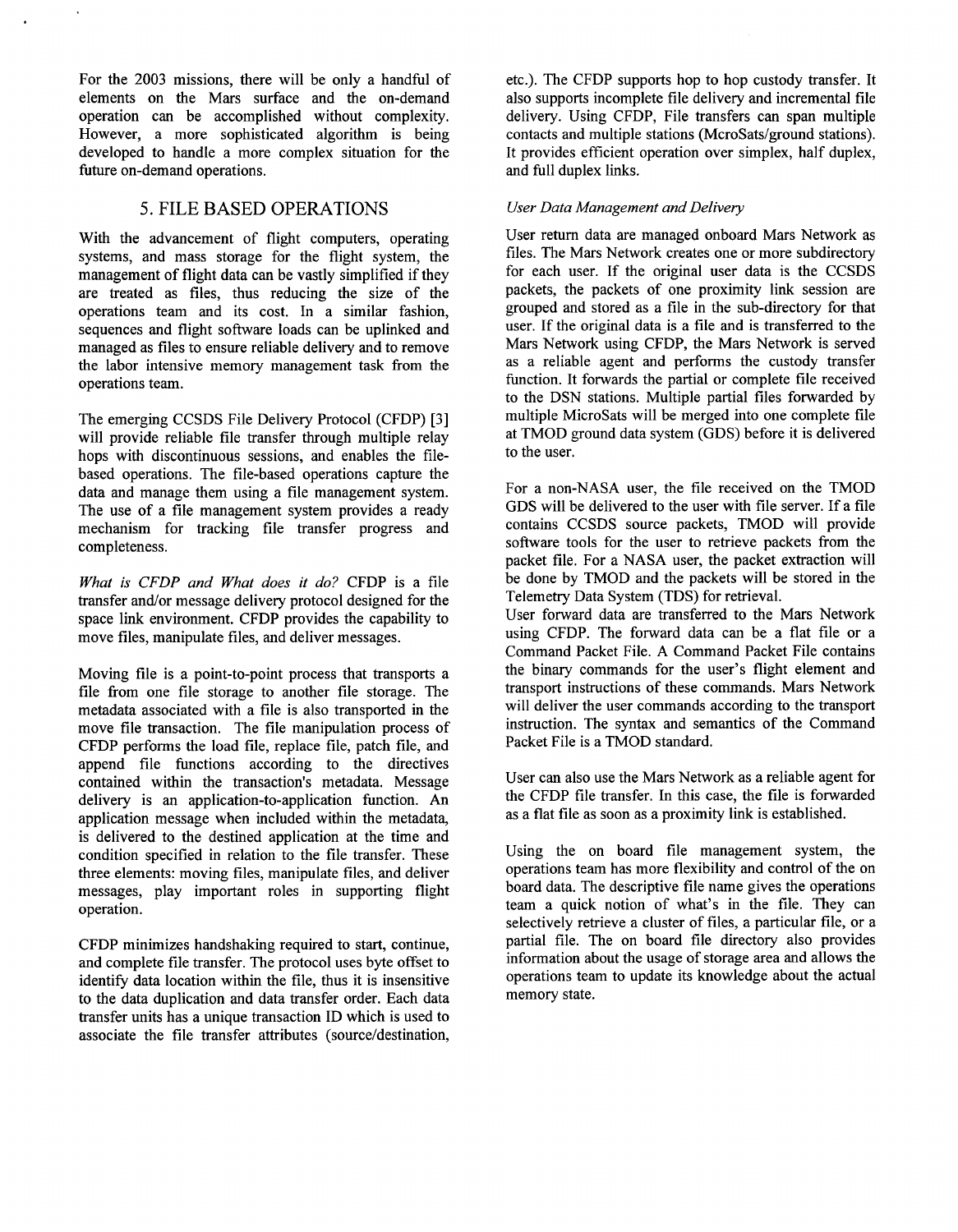

**Figure** *6* Earth-bound Data Transfer using CFDP



**Figure 7** Mars-bound Data Transfer using CFDP

# *6.* CONCLUSIONS

Interoperability and standard access are our main thrust in developing this operations concept. The service operations providing in-situ services to the user on Mars is a new paradigm at NASA. It is a challenge to design a service mission while the user's specific requirements are not completely understood and the usage of the services are not fully planned in advance. We approach this problem by focus in the service definition and service operations

Use of file to capture, manage, and transport data provides easy mechanism for tracking file transfers and their completeness (data accountability). Files provide manageable data units for on-demand as well scheduled data transfers. Custody transfer (hop-by-hop reliability) allows the efficient use of on-board memory. Automatic store-and-forward reduces ground operations involvement. CFDP Protocol enables the file based operation and increases the **S/C** operability and interoperability.

Mars, as our next frontier in space exploration, will subject to increasing activities in the next Millenium.